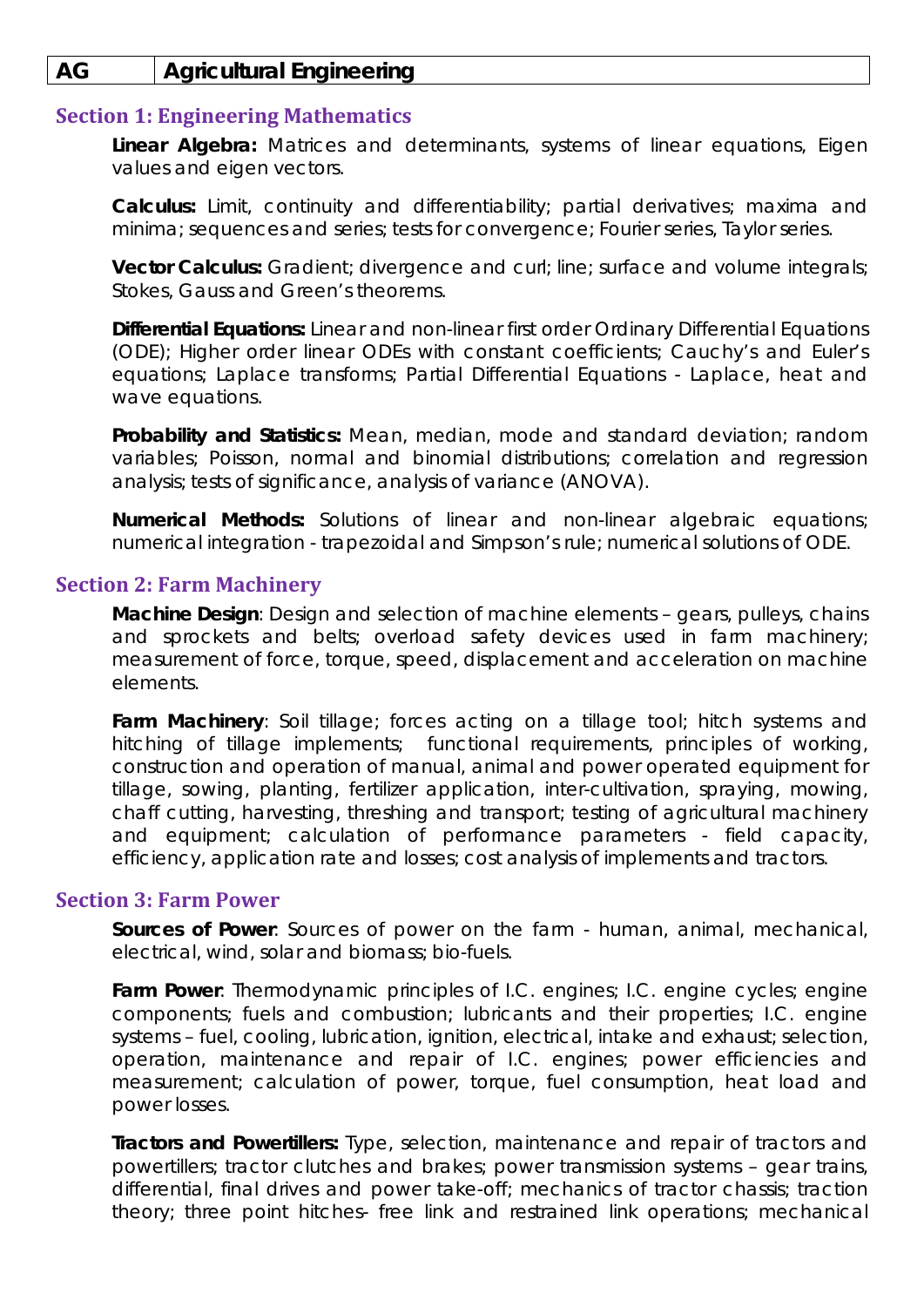steering and hydraulic control systems used in tractors; tractor tests and performance.

Human engineering and safety in design of tractor and agricultural implements.

## **Section 4: Soil and Water Conservation Engineering**

**Fluid Mechanics**: Ideal and real fluids, properties of fluids; hydrostatic pressure and its measurement; hydrostatic forces on plane and curved surface; continuity equation; Bernoulli's theorem; laminar and turbulent flow in pipes, Darcy- Weisbach and Hazen-Williams equations, Moody's diagram; flow through orifices and notches; flow in open channels.

**Soil Mechanics:** Engineering properties of soils; fundamental definitions and relationships; index properties of soils; permeability and seepage analysis; shear strength, Mohr's circle of stress, active and passive earth pressures; stability of slopes.

**Hydrology:** Hydrological cycle and components; meteorological parameters, their measurement and analysis of precipitation data; runoff estimation; hydrograph analysis, unit hydrograph theory and application; stream flow measurement; flood routing, hydrological reservoir and channel routing.

**Surveying and Leveling:** Measurement of distance and area; instruments for surveying and leveling; chain surveying, methods of traversing; measurement of angles and bearings, plane table surveying; types of leveling; theodolite traversing; contouring; computation of areas and volume.

**Soil and Water Erosion:** Mechanics of soil erosion, soil erosion types, wind and water erosion, factors affecting erosion; soil loss estimation; biological and engineering measures to control erosion; terraces and bunds; vegetative waterways; gully control structures, drop, drop inlet and chute spillways; earthen dams.

**Watershed Management: Watershed characterization; land use capability classification;rain**water harvesting structures,check dams and farm ponds.

## **Section 5: Irrigation and Drainage Engineering**

**Soil-Water-Plant Relationship**: Water requirement of crops; consumptive use and evapotranspiration; measurement of infiltration, soil moisture and irrigation water infiltration.

**Irrigation Water Conveyance and Application Methods**: Design of irrigation channels and underground pipelines; irrigation scheduling; surface, sprinkler and micro irrigation methods, design and evaluation of irrigation methods; irrigation efficiencies.

**Agricultural Drainage:** Drainage coefficient; planning, design and layout of surface and sub-surface drainage systems; leaching requirement and salinity control; irrigation and drainage water quality and reuse.

**Groundwater Hydrology:** Groundwater occurrence; Darcy's Law, steady flow in confined and unconfined aquifers, evaluation of aquifer properties; groundwater recharge.

Wells and Pumps: Types of wells, steady flow through wells; classification of pumps; pump characteristics; pump selection and installation.